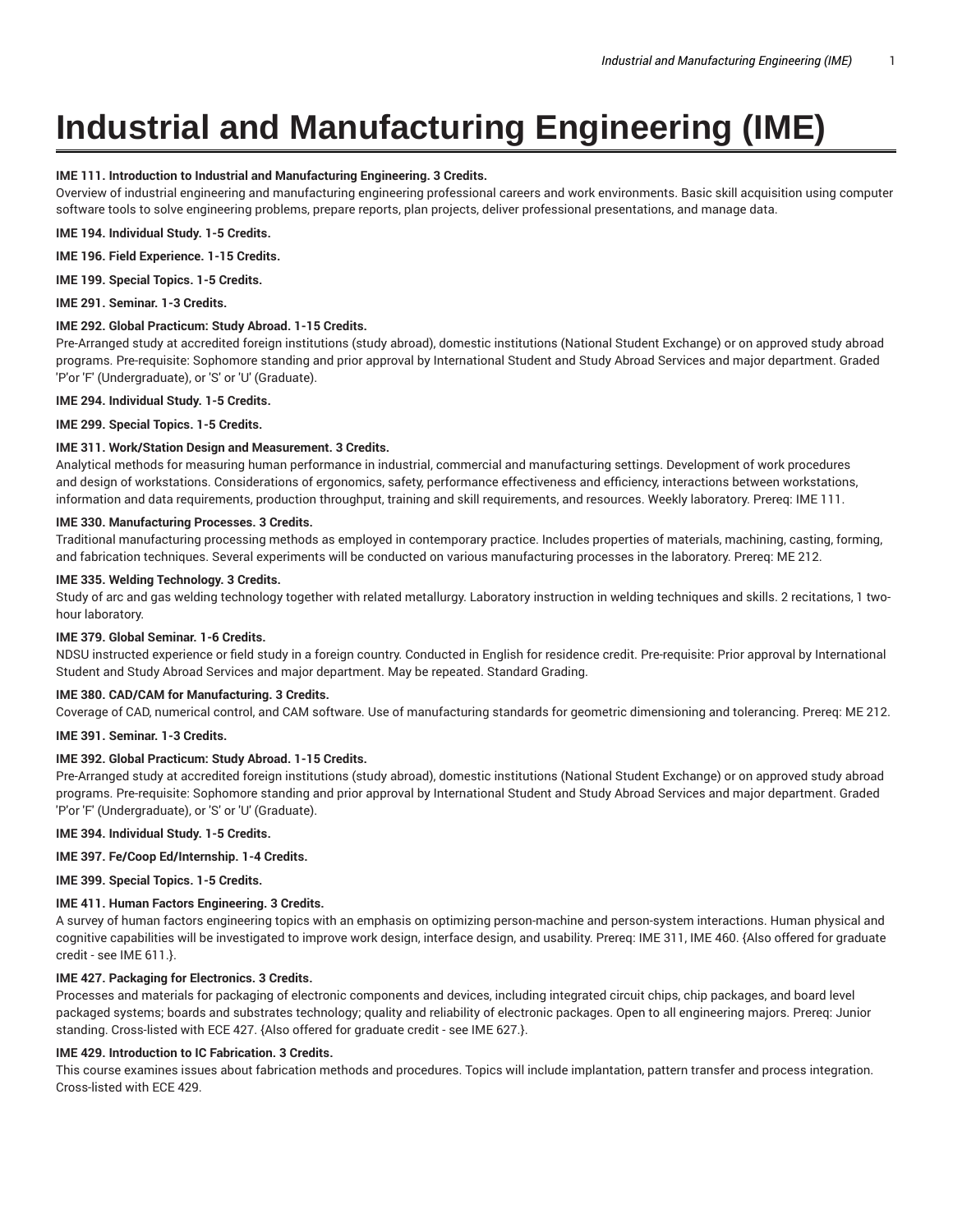# **IME 430. Process Engineering. 3 Credits.**

Comprehensive analysis of selected manufacturing processes; development of process flow maps, schematic and mathematical modeling of process dynamics, and evaluation of processing alternatives. Design of effective and efficient processes for selected industrial products. Seminar/case study format. Prereq: IME 330. {Also offered for graduate credit - see IME 630.}.

## **IME 431. Production Engineering. 3 Credits.**

Design of a production system for selected manufactured products, development of production system flow maps and linked process dynamic models, evaluation of throughput and identification of constraints. Evaluation of alternative solutions for production constraints. Undergraduate: design of fixtures, dies and tooling for economical production. Graduate: In-depth analysis of contemporary production systems for selected manufactured products; development of production systems issues. Seminar/case study format. Prereq: IME 330. Recommended: IME 430/630. {Also offered for graduate credit - see IME 631.}.

## **IME 432. Composite Materials Manufacturing. 3 Credits.**

Processes for manufacturing products from fiber-reinforced composite materials. Analysis of tooling, process variables and quality management during processing. Design of processes for manufacture of selected composite parts. Weekly laboratory. Prereq: IME 330, ME 331.

## **IME 433. Additive Manufacturing. 3 Credits.**

A synchronized approach considering functional design, analysis and manufacturing that support seamless integration of geometry with performance. The course will address additive manufacturing principles; scope of additive manufacturing; bio-manufacturing. Prereq: IME 330. {Also offered for graduate credit - see IME 633.}.

# **IME 435. Plastics and Injection Molding Manufacturing. 3 Credits.**

Product and process engineering for manufacturers of plastic products; material evaluation and selection, mold design, process design, quality evalutaion of manufactured plastic parts. Prereq: MATH 166. Cross-listed with ME 435. {Also offered for graduate credit - see IME 635.}.

## **IME 437. Methods for Precision Manufacturing. 3 Credits.**

Fundamental principles and applications of methods of precision micro- and nano-scale manufacturing of discrete parts and assembled products made of metalllic and non-metallic engineering materials. Prereq: IME 430 and ME 331. {Also offered for graduate credit - see IME 637.}.

## **IME 440. Engineering Economy. 2-4 Credits.**

Capital investment decision foundation within the rules of general and project accounting. Analysis of benefits and returns against cost for engineering installation, operation, life cycle, and buy-rent-lease decisions. Prereq: Junior standing or IME major. {Also offered for graduate credit - see IME 640.}.

# **IME 450. Systems Engineering and Management. 3 Credits.**

Integration of technical disciplines through the stages of systems life cycle: needs and requirements determination, operating and support concepts, design and prototyping, test and evaluation, facilitation, manuals, training, and supportability. Prereq: Junior standing. {Also offered for graduate credit - see IME 650.}.

#### **IME 451. Logistics Engineering and Management. 3 Credits.**

This course emphasizes integrated logistics management methods to improve the effectiveness and efficiency of material flow, information flow and cash flow for the entire supply chains. Prereq: IME 470. Coreq: IME 450. {Also offered for graduate credit - see IME 651.}.

## **IME 453. Hospital Management Engineering. 3 Credits.**

Survey of management engineering roles in the delivery of health care. Review of functional relationships present in health care delivery systems. Application of industrial engineering tools to solve health care delivery problems focused on cost reduction, process redesign, facility design, quality improvement, and systems integration. Prereq: Core IME courses. {Also offered for graduate credit - see IME 653.}.

#### **IME 456. Program and Project Management. 3 Credits.**

Integrated approaches to managing engineering, technology and business projects, addressing the project management lifecycle including initiating, planning, executing, controlling and closing. Additional topics include program management, portfolio management, and applying principles in a business environment. Prereq: Junior standing. {Also offered for graduate credit - see IME 656.}.

#### **IME 460. Evaluation of Engineering Data. 3 Credits.**

Design of engineering experiments and evaluations, curve fitting, regression, hypothesis testing, ANOVA, Taguchi methods in engineering design. Coreq: MATH 166. {Also offered for graduate credit - see IME 660.}.

#### **IME 461. Quality Assurance and Control. 3-4 Credits.**

Proactive and reactive quality assurance and control techniques; emphasis on quality planning, statistical process control, acceptance sampling, and total quality management. Issues in reliability and maintainability engineering. Prereq: IME 460. {Also offered for graduate credit - see IME 661.}.

#### **IME 462. Total Quality In Industrial Management. 3 Credits.**

The meaning and means for achieving 'total quality' in all dimensions of industrial activities and organizations. Topics include continuous improvement, statistical process control, leadership, and training. {Also offered for graduate credit - see IME 662.}.

## **IME 463. Reliability Engineering. 3 Credits.**

Study and application of statistical models and methods for defining, measuring and evaluating reliability of products, processes and services: life distributions, reliability functions, reliability configurations, reliability estimation, parametric reliability models, accelerate life testing, reliability improvement. Prereq: IME 460. {Also offered for graduate credit - see IME 663.}.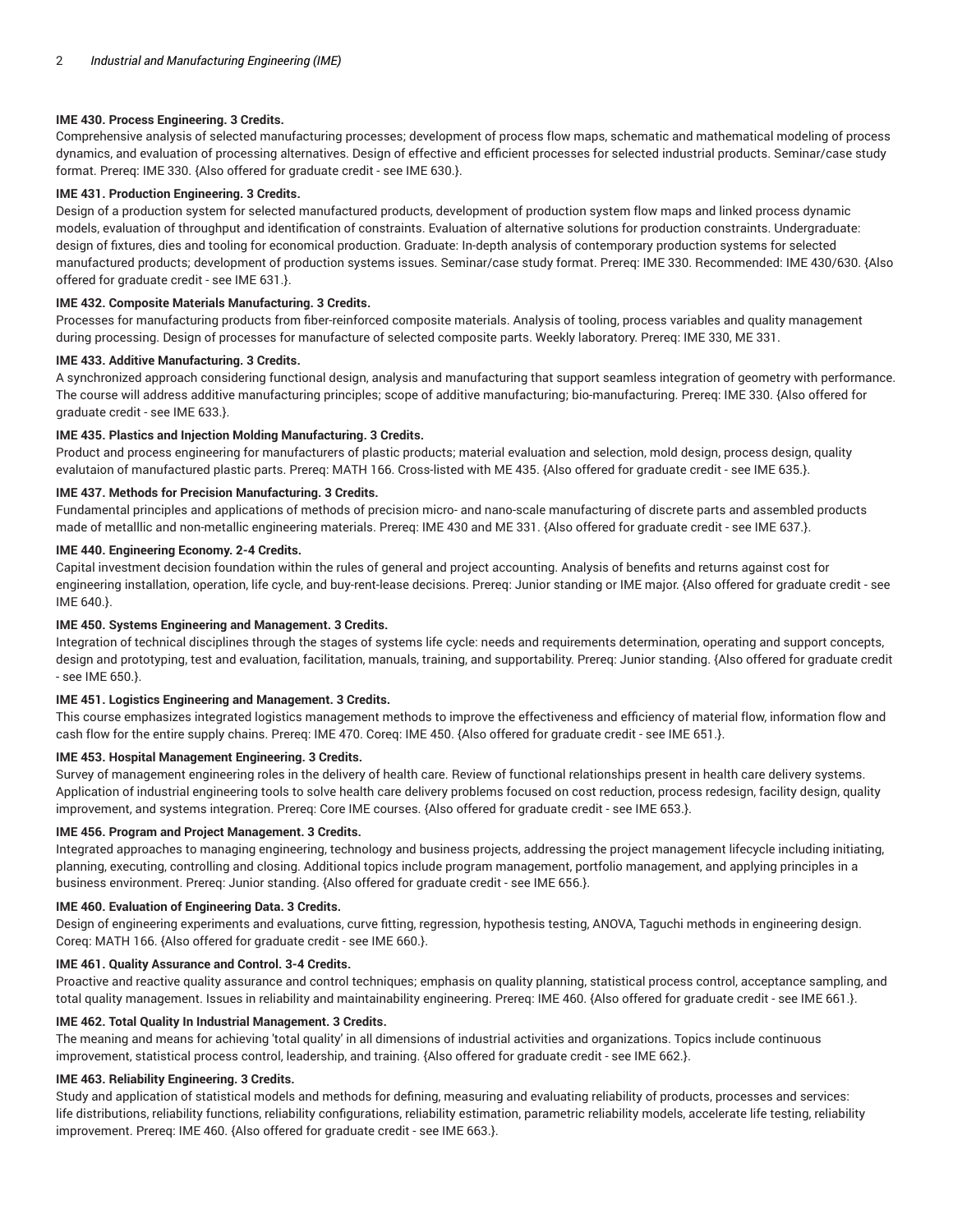## **IME 464. Reliability Analysis. 3 Credits.**

System modeling and analysis, designing for reliability, reliability testing, reliability in manufacturing, and reliability management, fault tree analysis, RBD, and cut sets are covered along with sneak circuits, time-on-test plots and acceptance testing. Prereq: IME 460 and IME 463. {Also available for graduate credit - See IME 664.}.

## **IME 470. Operations Research I. 3 Credits.**

Techniques to optimize and analyze industrial operations. Use of linear programming, transportation models, networks, integer programming, goal programming, dynamic programming, and non-linear programming. Prereq: MATH 129. Co-req: IME 460. {Also offered for graduate credit - see IME 670.}.

#### **IME 472. Simulation of Business and Industrial Systems. 3 Credits.**

Development of the fundamentals and techniques of simulating business and industrial systems. Monte-Carlo techniques and computer usage. Prereq: IME 460, high-level computer language. {Also offered for graduate credit - see IME 672.}.

#### **IME 480. Production and Inventory Control. 3 Credits.**

Planning and controlling of industrial production and inventory: demand forecasting, master scheduling, materials requirements planning, job scheduling, assembly line balancing, and just-in-time production. Prereq: IME 460. {Also offered for graduate credit - see IME 680.}.

## **IME 482. Automated Manufacturing Systems. 3 Credits.**

Design of integrated production systems including flexible, programmed automatic control for fabrication, assembly, packaging, movement, and storage. Numerical control, flexible manufacturing systems, and computer integrated manufacturing. 2 recitations, 1 two-hour laboratory. Prereq: IME 311, IME 330, PHYS 252. {Also offered for graduate credit - see IME 682.}.

#### **IME 485. Industrial and Manufacturing Facility Design. 3 Credits.**

Capstone integration of analysis and design tools to convert product design into production plans and plants. Prereq: Senior standing. {Also offered for graduate credit - see IME 685.}.

#### **IME 489. Industrial and Manufacturing Engineering Capstone. 3 Credits.**

Capstone experience. Student projects in design, analysis, and experimental investigation related to industrial and manufacturing engineering. Prereq: IME 482 and senior standing with less than 36 hours of required class work to graduate.

## **IME 491. Seminar. 1-5 Credits.**

## **IME 492. Global Practicum: Study Abroad. 1-15 Credits.**

Pre-Arranged study at accredited foreign institutions (study abroad), domestic institutions (National Student Exchange) or on approved study abroad programs. Pre-requisite: Sophomore standing and prior approval by International Student and Study Abroad Services and major department. Graded 'P'or 'F' (Undergraduate), or 'S' or 'U' (Graduate).

#### **IME 493. Undergraduate Research. 1-5 Credits.**

Student research, scholarly project or creative investigation completed under the guidance of a faculty mentor. Directed independent project, collaborative work or ongoing participation in faculty research should culminate in a presentation, article or scholarly project.

#### **IME 494. Individual Study. 1-5 Credits.**

# **IME 496. Field Experience. 1-15 Credits.**

**IME 499. Special Topics. 1-5 Credits.**

#### **IME 611. Human Factors Engineering. 3 Credits.**

A survey of human factors engineering topics with an emphasis on optimizing person-machine and person-system interactions. Human physical and cognitive capabilities will be investigated to improve work design, interface design, and usability. {Also offered for undergraduate credit - see IME 411.}.

## **IME 627. Packaging for Electronics. 3 Credits.**

Processes and materials for packaging of electronic components and devices, including integrated circuit chips, chip packages, and board level packaged systems; boards and substrates technology; quality and reliability of electronic packages. Open to all engineering majors. Cross-listed with ECE 627. {Also offered for undergraduate credit - see IME 427.}.

#### **IME 630. Process Engineering. 3 Credits.**

Comprehensive analysis of selected manufacturing processes; development of process flow maps, schematic and mathematical modeling of process dynamics, and evaluation of processing alternatives. Design of effective and efficient processes for selected industrial products. Seminar/case study format. {Also offered for undergraduate credit - see IME 430.}.

# **IME 631. Production Engineering. 3 Credits.**

Design of a production system for selected manufactured products, development of production system flow maps and linked process dynamic models, evaluation of throughput and identification of constraints. Evaluation of alternative solutions for production constraints. Undergraduate: design of fixtures, dies and tooling for economical production. Graduate: In-depth analysis of contemporary production systems for selected manufactured products; development of production systems issues. Seminar/case study format. Recommended: IME 630. {Also offered for undergraduate credit - see IME 431.}.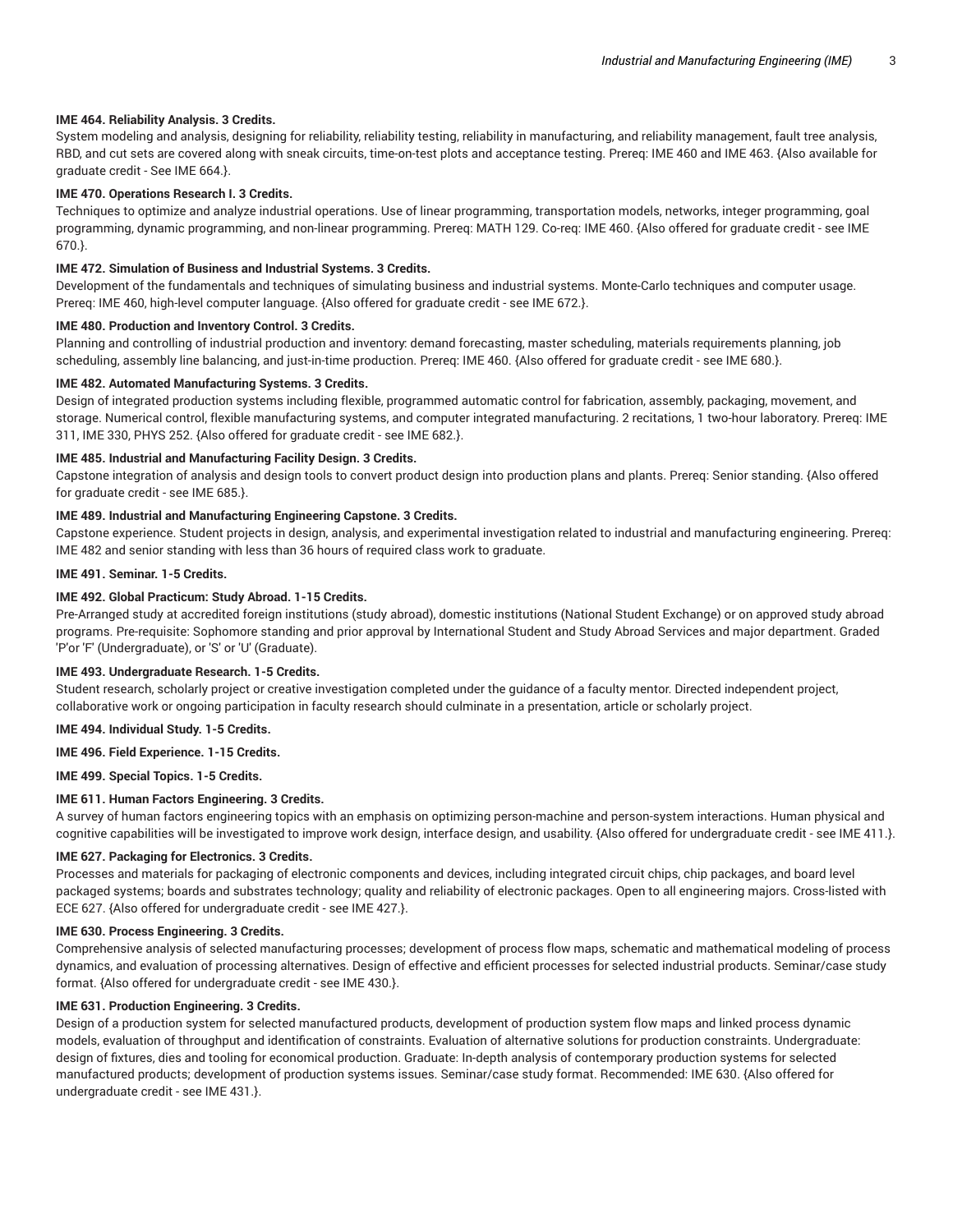## **IME 633. Additive Manufacturing. 3 Credits.**

A synchronized approach considering functional design, analysis and manufacturing that support seamless integration of geometry with performance. The course will address additive manufacturing principles; scope of additive manufacturing; bio-manufacturing. {Also offered for undergraduate credit - see IME 433.}.

## **IME 635. Plastics and Injection Molding Manufacturing. 3 Credits.**

Product and process engineering for manufacturers of plastic products; material evaluation and selection, mold design, process design, quality evalutaion of manufactured plastic parts. Cross-listed with ME 635. {Also offered for undergraduate credit - see IME 435.}.

#### **IME 637. Methods for Precision Manufacturing. 3 Credits.**

Fundamental principles and applications of methods of precision micro- and nano-scale manufacturing of discrete parts and assembled products made of metalllic and non-metallic engineering materials. {Also offered for undergraduate credit - see IME 437.}.

## **IME 640. Engineering Economy. 2-4 Credits.**

Capital investment decision foundation within the rules of general and project accounting. Analysis of benefits and returns against cost for engineering installation, operation, life cycle, and buy-rent-lease decisions. Prereq: Junior standing or IME major. {Also offered for undergraduate credit - see IME 440.}.

## **IME 650. Systems Engineering and Management. 3 Credits.**

Integration of technical disciplines through the stages of systems life cycle: needs and requirements determination, operating and support concepts, design and prototyping, test and evaluation, facilitation, manuals, training, and supportability. (Also offered for undergraduate credit - see IME 450.).

## **IME 651. Logistics Engineering and Management. 3 Credits.**

This course emphasizes integrated logistics management methods to improve the effectiveness and efficiency of material flow, information flow and cash flow for the entire supply chains. {Also offered for undergraduate credit - see IME 451.}.

## **IME 653. Hospital Management Engineering. 3 Credits.**

Survey of management engineering roles in the delivery of health care. Review of functional relationships present in health care delivery systems. Application of industrial engineering tools to solve health care delivery problems focused on cost reduction, process redesign, facility design, quality improvement, and systems integration. Prereq: Core IME courses. {Also offered for undergraduate credit - see IME 453.}.

## **IME 656. Program and Project Management. 3 Credits.**

Integrated approaches to managing engineering, technology and business projects, addressing the project management lifecycle including initiating, planning, executing, controlling and closing. Additional topics include program management, portfolio management, and applying principles in a business environment. {Also offered for undergraduate credit - see IME 456.}.

## **IME 660. Evaluation of Engineering Data. 3 Credits.**

Design of engineering experiments and evaluations, curve fitting, regression, hypothesis testing, ANOVA, Taguchi methods in engineering design. {Also offered for undergraduate credit - see IME 460.}.

#### **IME 661. Quality Assurance and Control. 3-4 Credits.**

Proactive and reactive quality assurance and control techniques; emphasis on quality planning, statistical process control, acceptance sampling, and total quality management. Issues in reliability and maintainability engineering. Prereq: IME 660. {Also offered for undergraduate credit - see IME 461.}.

#### **IME 662. Total Quality In Industrial Management. 3 Credits.**

The meaning and means for achieving 'total quality' in all dimensions of industrial activities and organizations. Topics include continuous improvement, statistical process control, leadership, and training. {Also offered for undergraduate credit - see IME 462 .}.

# **IME 663. Reliability Engineering. 3 Credits.**

Study and application of statistical models and methods for defining, measuring and evaluating reliability of products, processes and services: life distributions, reliability functions, reliability configurations, reliability estimation, parametric reliability models, accelerated life testing, reliability improvement. Prereq: IME 660. {Also offered for undergraduate credit - see IME 463.}.

# **IME 664. Reliability Analysis. 3 Credits.**

System modeling and analysis, designing for reliability, reliability testing, reliability in manufacturing, and reliability management, fault tree analysis, RBD, and cut sets are covered along with sneak circuits, time-on-test plots and acceptance testing. Prereq: IME 660 and IME 663. {Also available for undergraduate credit - See IME 464.}.

## **IME 670. Operations Research I. 3 Credits.**

Techniques to optimize and analyze industrial operations. Use of linear programming, transportation models, networks, integer programming, goal programming, dynamic programming, and non-linear programming. {Also offered for undergraduate credit - see IME 470.}.

# **IME 672. Simulation of Business and Industrial Systems. 3 Credits.**

Development of the fundamentals and techniques of simulating business and industrial systems. Monte-Carlo techniques and computer usage. Prereq: IME 660, high-level computer language. {Also offered for undergraduate credit - see IME 472.}.

# **IME 680. Production and Inventory Control. 3 Credits.**

Planning and controlling of industrial production and inventory: demand forecasting, master scheduling, materials requirements planning, job scheduling, assembly line balancing, and just-in-time production. Prereq: IME 660. {Also offered for undergraduate credit - see IME 480.}.